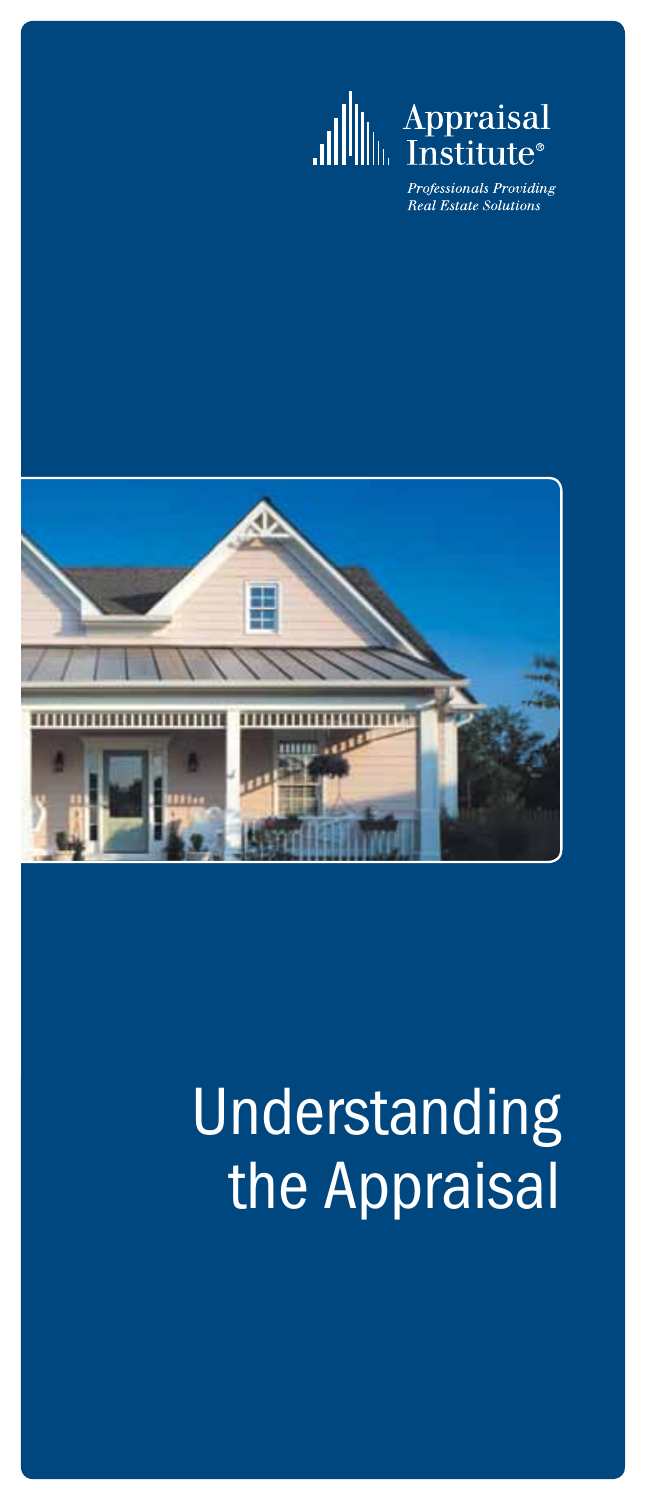# Understanding the Appraisal

Much of the private, corporate and public wealth of the world consists of real estate. The magnitude of this fundamental resource creates a need for informed appraisals to support decisions pertaining to the use and disposition of real estate and the rights inherent in ownership. An appraisal answers one or more specific questions about a real estate parcel's value, marketability, usefulness or suitability.

# The Appraisal Defined

Professional real estate appraisers perform a useful function in society and offer a variety of services to their clients. They develop opinions of several types of property value and assist in various decisions about real estate. Standards for the appraisal profession are set forth in the Uniform Standards of Professional Appraisal Practice (USPAP) developed by the Appraisal Standards Board of The Appraisal Foundation.\* USPAP specifies the procedures to be followed in developing and communicating an appraisal and the ethical rules for appraisal practice. As defined in USPAP, an appraisal is the act or process of developing an opinion of value. The valuation process is a systematic procedure the appraiser follows to answer a client's question about real property value.

The most common type of appraisal assignment is the development of an opinion of market value. However, because of their specialized training and experience, appraisers can provide a wide range of additional appraisal services—from investment consultation to advice on various business as well as personal financial decisions.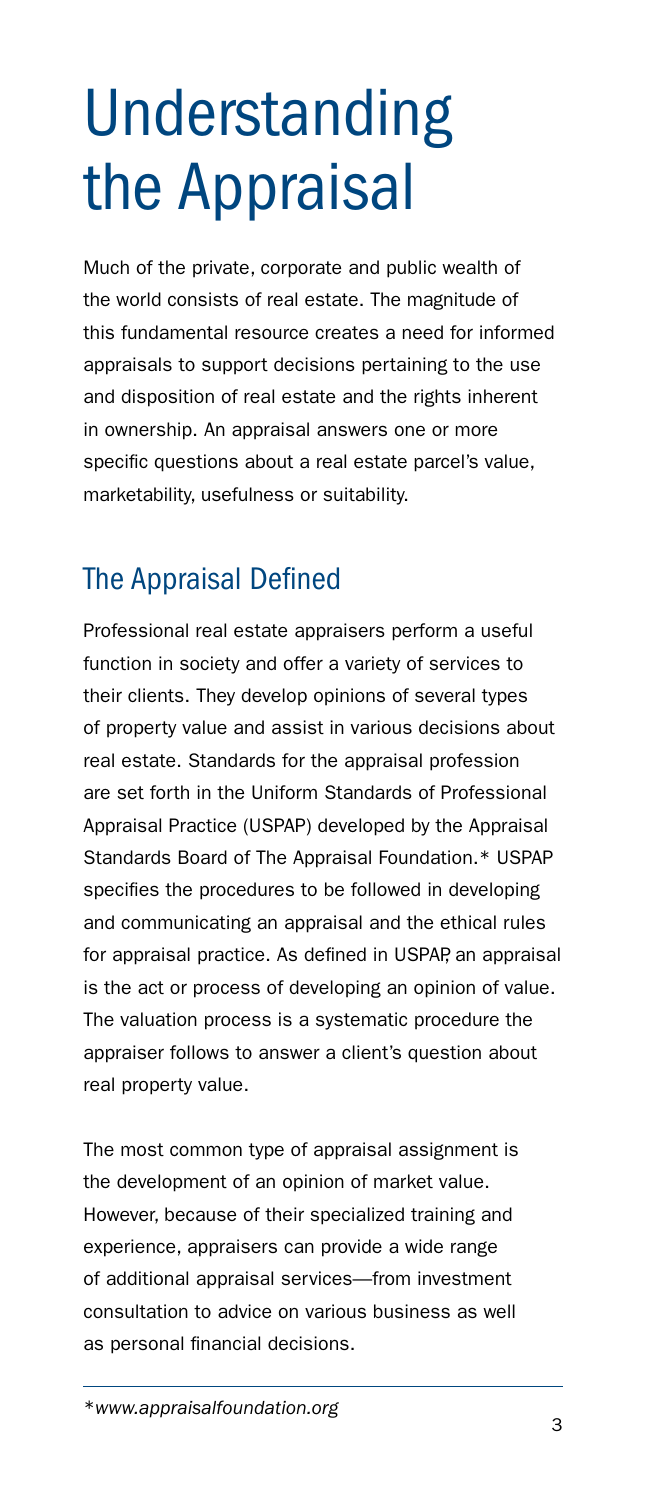# The Intended Use of an Appraisal

An appraisal may be requested or required for many reasons.

- To facilitate the transfer of ownership of real property
- To help prospective sellers determine acceptable selling prices or prospective buyers decide on offering prices
- To establish a basis for the exchange or reorganization of real property or for merging the ownership of multiple properties

Many appraisal assignments relate to financing and credit.

- To assist the underwriter in establishing a value of security for a mortgage loan
- To provide an investor with a sound basis for the purchase of real estate mortgages, bonds or other types of securities

Other appraisals are requested to help resolve legal or tax issues.

- To estimate the market value of a property in eminent domain proceedings
- To estimate the market value of a property in contract disputes or as part of a portfolio
- To estimate the market value of partnership interests
- To estimate damages created by environmental contamination
- To estimate assessed value
- To determine gift or inheritance taxes
- To estimate the value of the real property component of an estate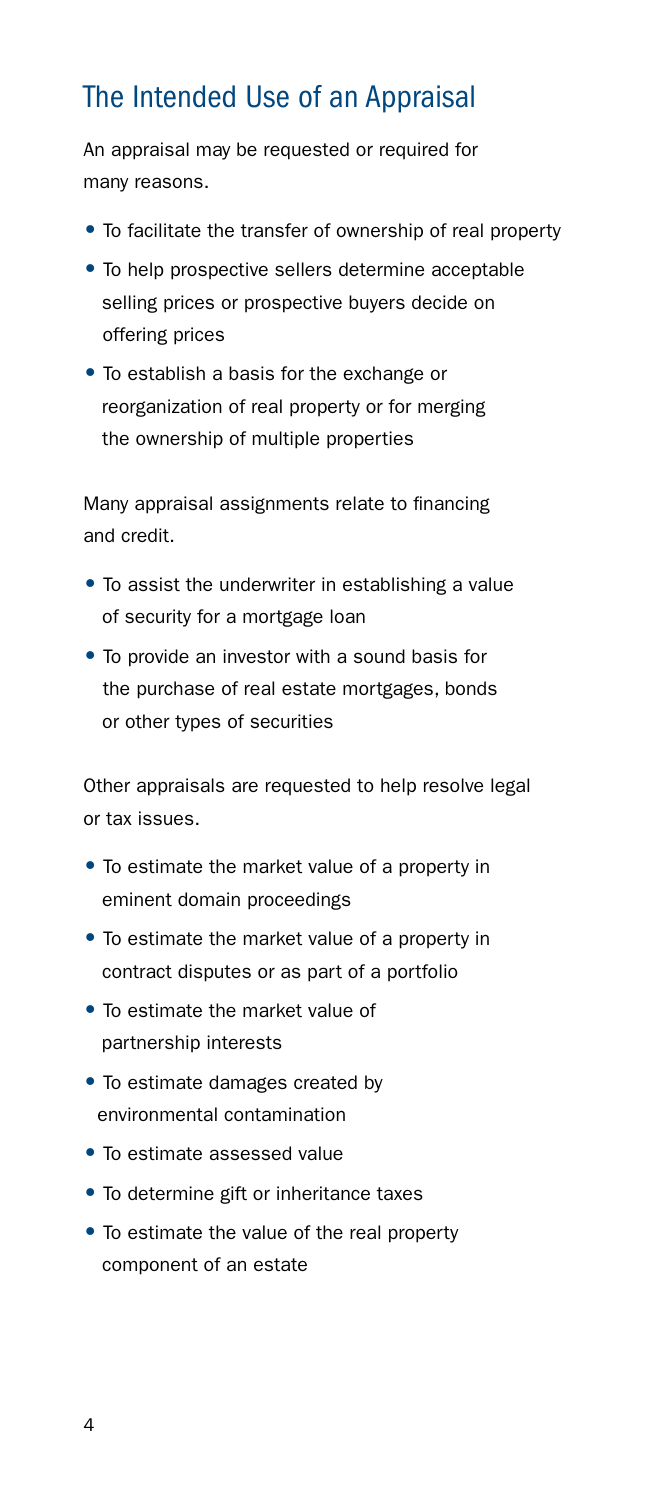Appraisals are also used in investment counseling and decision-making.

- To set rent schedules and lease provisions
- To determine the feasibility of a construction or renovation program
- To aid in corporate mergers, issuance of stock or revision of book value
- To estimate liquidation value for forced-sale or auction proceedings
- To counsel a client on investment matters, including goals, alternatives, resources, constraints and timing
- To advise zoning boards, courts and planners, among others, regarding the probable effects of proposed actions
- To arbitrate between adversaries

# Appraisals for the Lending Industry

Many appraisals are performed for lending purposes. Property owners should be aware that current federal lending regulations\* require the lender to "initiate" the appraisal. The lender must have the first contact with the appraiser and oversee the appraisal process. According to these regulations, the lender must be the client and the appraiser must be engaged by the lending institution. Any property owner who wants to use the appraisal for lending purposes should communicate this need to the lender and have the lender engage the appraiser. This avoids the possibility of the lender rejecting the appraisal or requiring a new appraisal because the appraisal was not initiated by the bank. According to federal lending laws, any bank can use an appraisal prepared for another bank, as long as the initiating bank reviews the appraisal and finds it to be acceptable.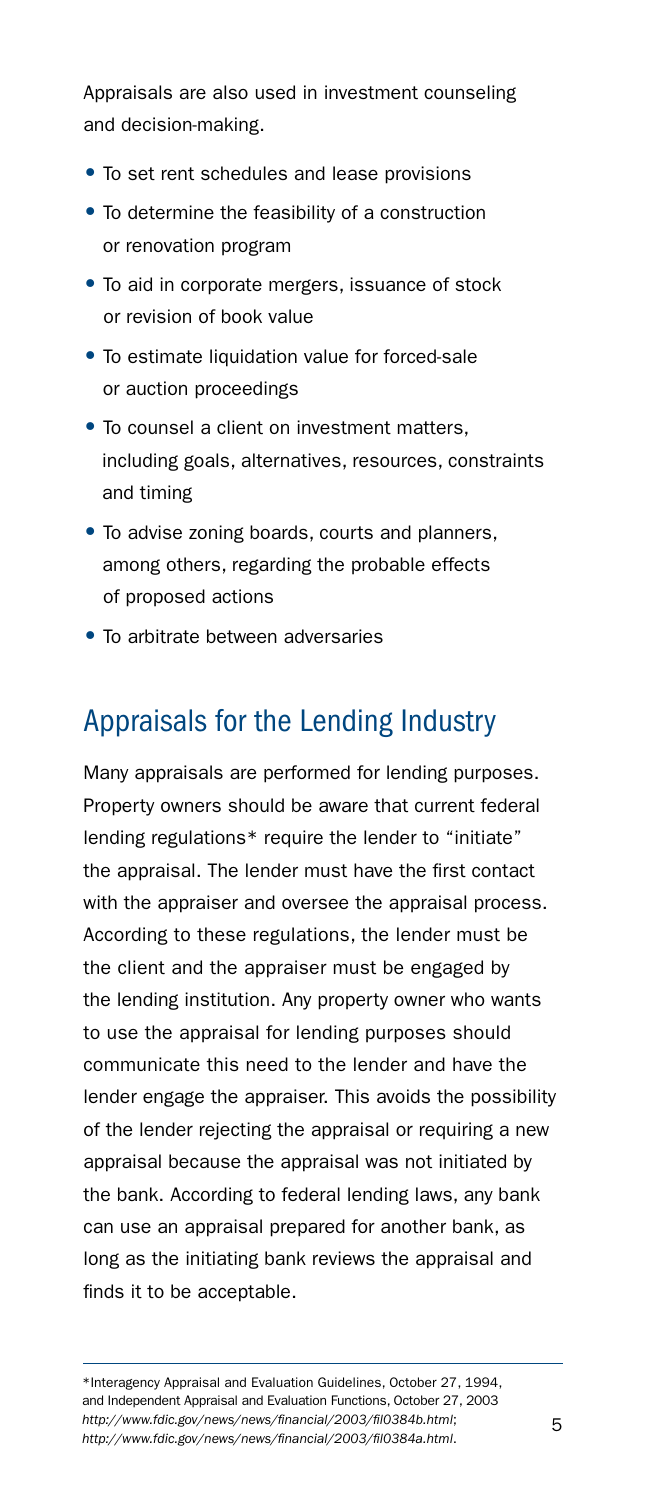# Value Influences

The analysis of social, economic, governmental and environmental forces provides an understanding of the dynamics of change and helps identify value trends. Against this background, the appraiser investigates the characteristics of the subject property that might impact the property's value. The appraiser also investigates the nature of the market for that property, competitive properties, and the buyers and sellers who constitute the market for that property type. The principles of supply and demand, substitution, balance and externalities help explain shifts in value.

Four independent economic factors—utility, scarcity, desire, and effective purchasing power—must be present to create value in a particular item or collection of items. Professional appraisal standards specifically require the study of all value influences. Change and anticipation are fundamental, and appraisers apply these principles and related concepts that influence value in their analyses.

#### Approaches to Value

Participants in the real estate market commonly think of value in three ways:

- The current cost of reproducing or replacing a building, minus an estimate for depreciation, plus the value of the land (and entrepreneurial incentive, if applicable)
- The value indicated by recent sales of comparable properties in the market
- The value that the property's net earning power will support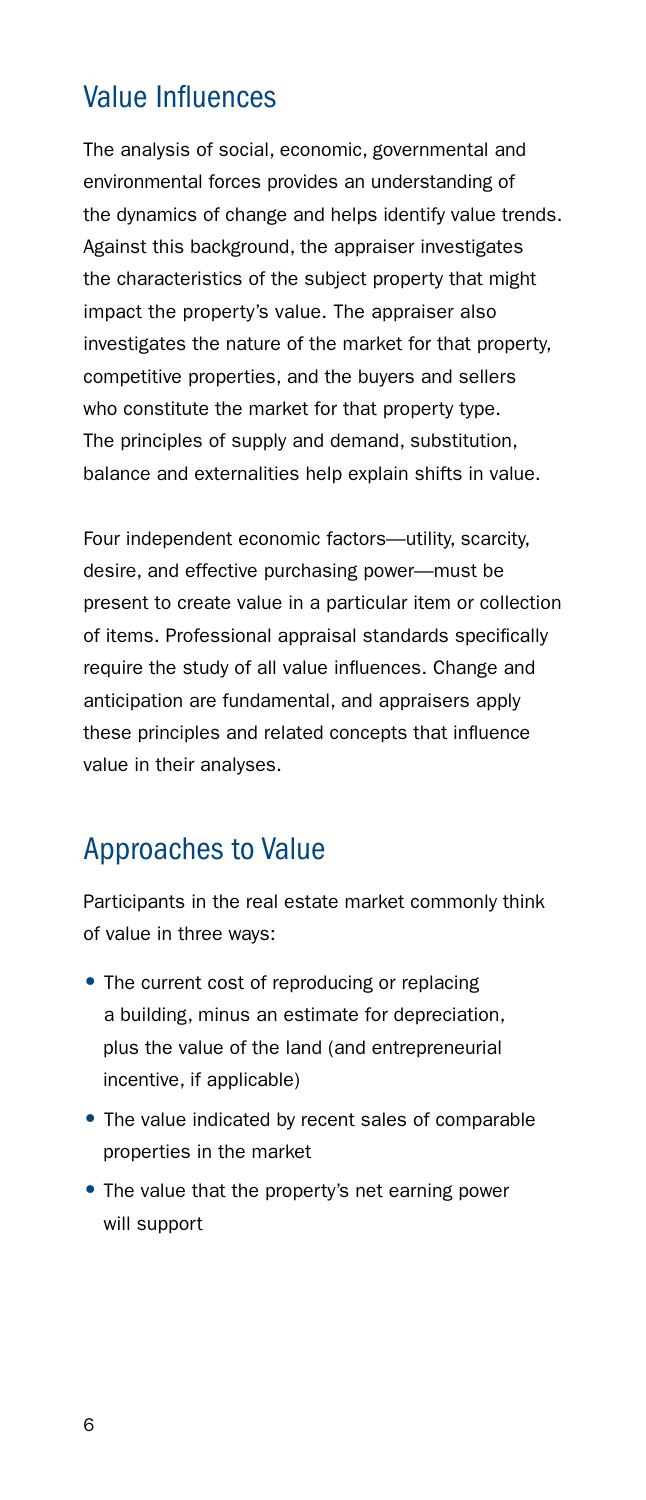These different viewpoints form the basis of the three approaches that appraisers use to value property—the cost, sales comparison and income capitalization approaches. One or more of these approaches may not be applicable to a given assignment or may be less significant because of the nature of the property, the appraisal problem or the data available. The approaches to value are applied within the context of the valuation process.

#### The Valuation Process

Although characteristics of properties differ widely, all appraisal problems can be solved through the systematic application of the valuation process. In the valuation process the problem is identified, the work necessary to solve the problem is planned and relevant data is collected, verified and analyzed to form an opinion of value.

The valuation process is accomplished by following specific steps, the number of which depends on the nature of the appraisal assignment and the data available to complete it. In all cases, however, the valuation process provides the model to be followed in performing market research and data analysis, in applying appraisal techniques and in integrating the results of these analytic activities into an opinion of value.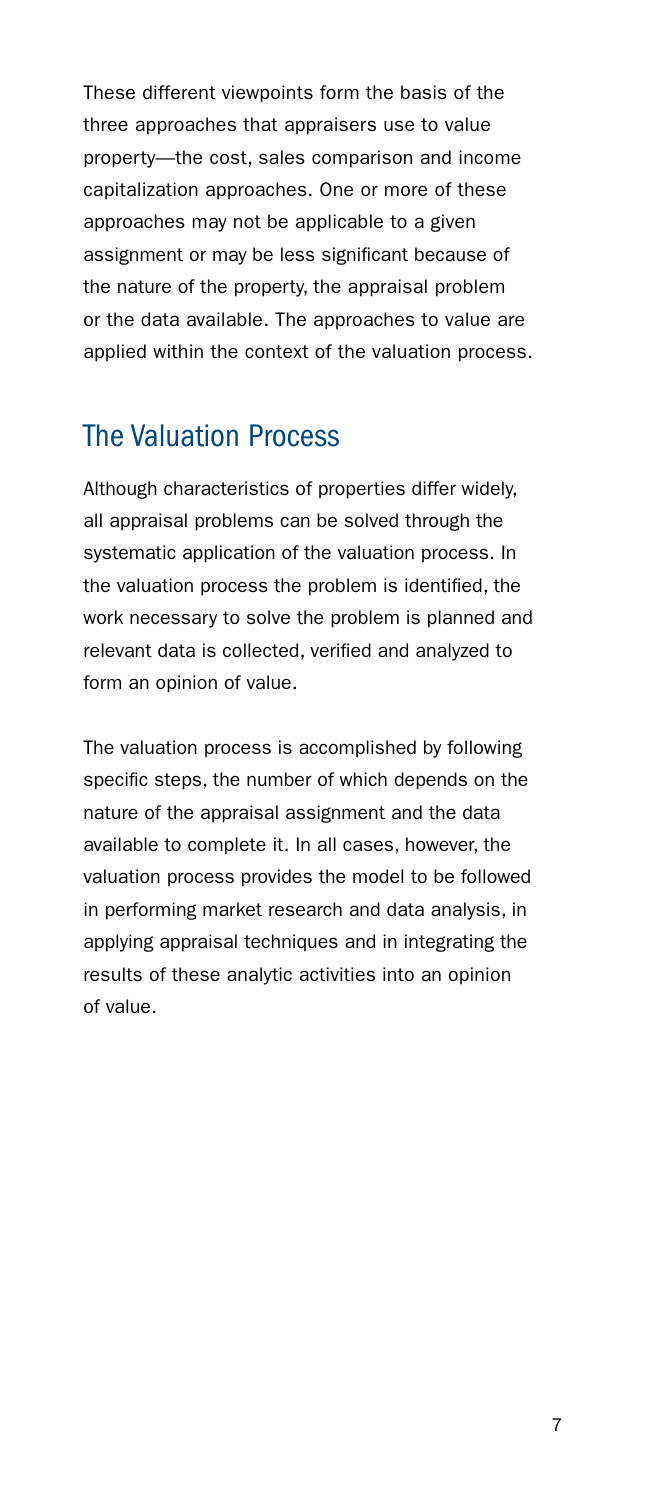#### Identification of the Problem

Client Intended and intended users

use Purpose of the assignment (type of

value) Effective date of the opinion

Relevant Assignmen<br>
characteristics Extraordinary<br>
of the property assumptions

Assignment Conditions

Hypothetical conditions

# Scope of Work Determination

# Data Collection and Property Description

Market Area Data General characteristics of region, city, and neighborhood

Subject Property Data Specific characteristics of land and improvements, personal property, business assets, etc.

Comparable Property Data Sales, listings, offerings, vacancies, cost and depreciation, income and expenses, capitalization rates, etc.

#### Data Analysis

Market Analysis Demand studies Supply studies Marketability studies Highest and Best Use Analysis Site as though vacant Ideal improvement Property as improved

#### Site Value Opinion

Application of the Approaches to Value

Cost Sales Comparison Income Capitalization

Reconciliation of Value Indications and Final Opinion of Value

#### Report of Defined Value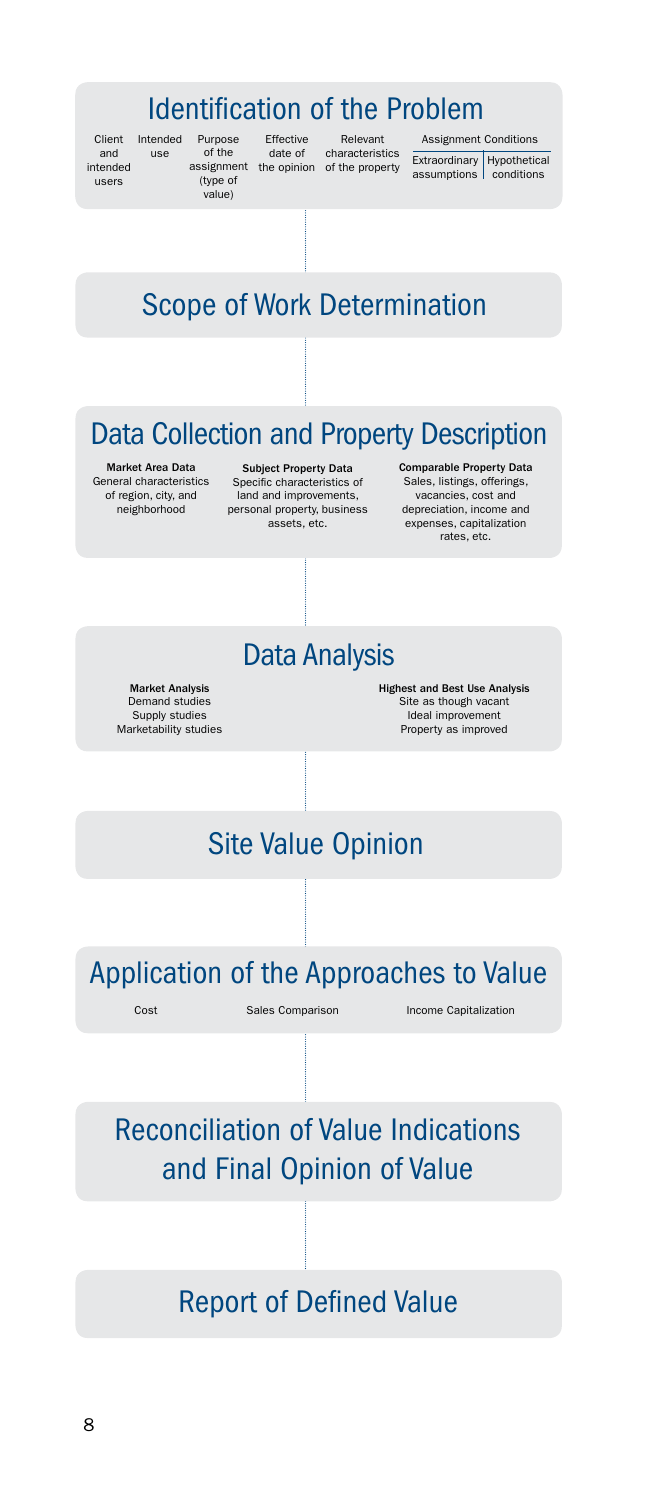#### Identification of the Problem

The first step in the valuation process is to identify the problem. This sets the parameters of the assignment and eliminates any ambiguity about the nature of the assignment. In this step the appraiser identifies the client and intended users of the appraisal, the intended use of the appraisal, the purpose of the assignment, the effective date of the opinion, the relevant property characteristics and the assignment conditions (extraordinary assumptions or hypothetical conditions).

#### Scope of Work Determination

The scope of work is the amount and type of information researched and the analyses applied in an assignment. After the problem to be solved is clearly identified, the appraiser must next determine the appropriate scope of work to solve the problem. The scope of work must be clearly disclosed in the appraisal report.

#### Data Collection and Property **Description**

In this step the appraiser gathers general data on the market area and specific data on the subject and comparable properties. The appraiser collects general data related to property values in an area to understand the economic climate in which properties compete and the interacting forces that cause values to increase, decrease or remain stable. Specific data are details about the property being appraised (the subject property) and comparable properties that have been sold or leased in the local market. Land and building descriptions are specific data that help an appraiser to select comparable sales and rentals.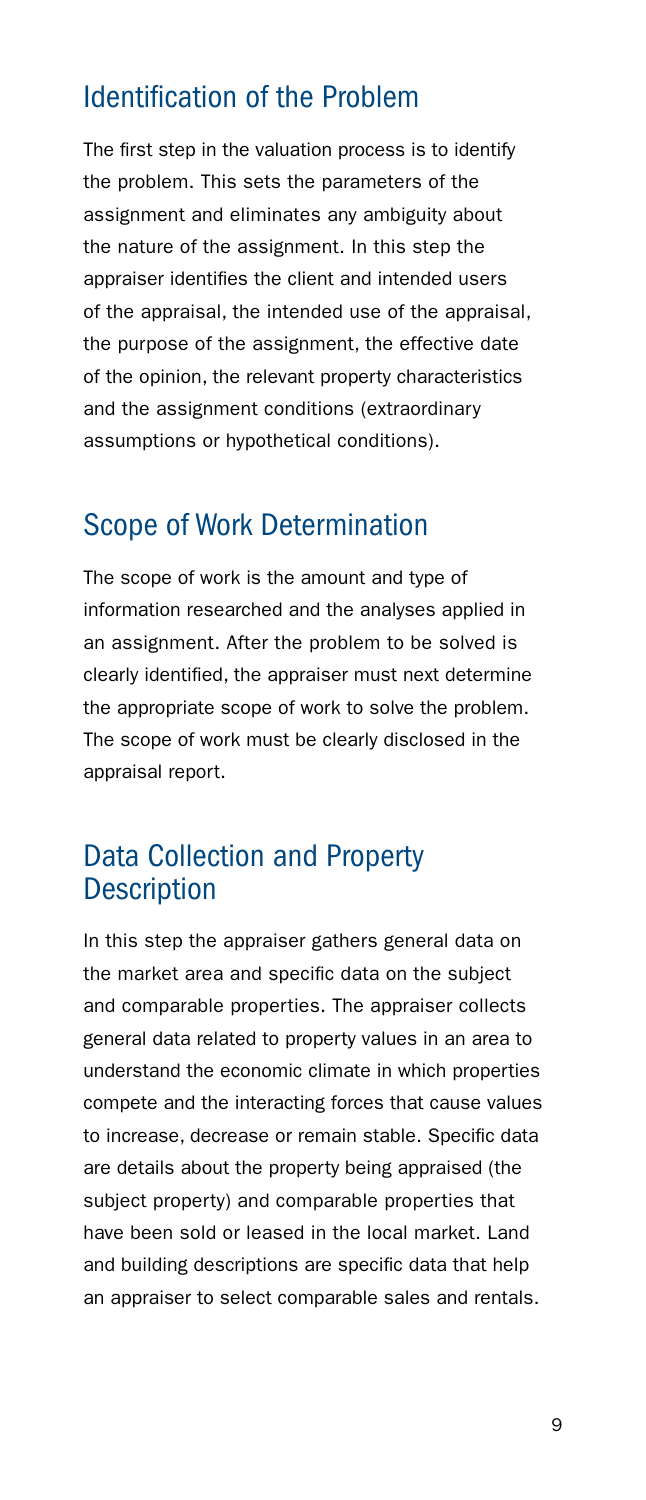# Data Analysis

In the analysis of general data, national, regional and local trends are emphasized. Supply and demand data are studied to understand the competitive position of the property in its market. In an analysis of specific data, a set of properties most like the subject property is studied. The analysis of comparable properties helps an appraiser extract specific sale prices, rental terms, incomes and expenses, rates of return on investments, construction costs, economic life estimates and rates of depreciation. These figures are used in the calculations that result in indications of value for the subject property.

Highest and best use is a critical step in the development of a market value opinion. In highest and best use analysis, the appraiser considers the use of the land as though it were vacant and the use of the property as it is improved. To qualify as the highest and best use, a use must satisfy four criteria: it must be legally permissible, physically possible, financially feasible and maximally productive. The highest and best use is selected from various alternative uses. Market analysis provides the basis for an appraiser's conclusions about the highest and best use of a subject property, and the remainder of the valuation process follows from these conclusions.

#### Site Value Opinion

A land value opinion is formed through the application of a variety of methods that are derived in varying degrees from the three approaches to value. The most reliable procedure for arriving at a land value estimate is sales comparison. Sales of similar vacant parcels are analyzed, compared and related to the land being appraised. If sufficient sales are not available for comparison or the value opinion indicated by sales comparison needs substantiation, the appraiser may use another procedure such as extraction, allocation, the land residual technique, ground rent capitalization, or subdivision development analysis.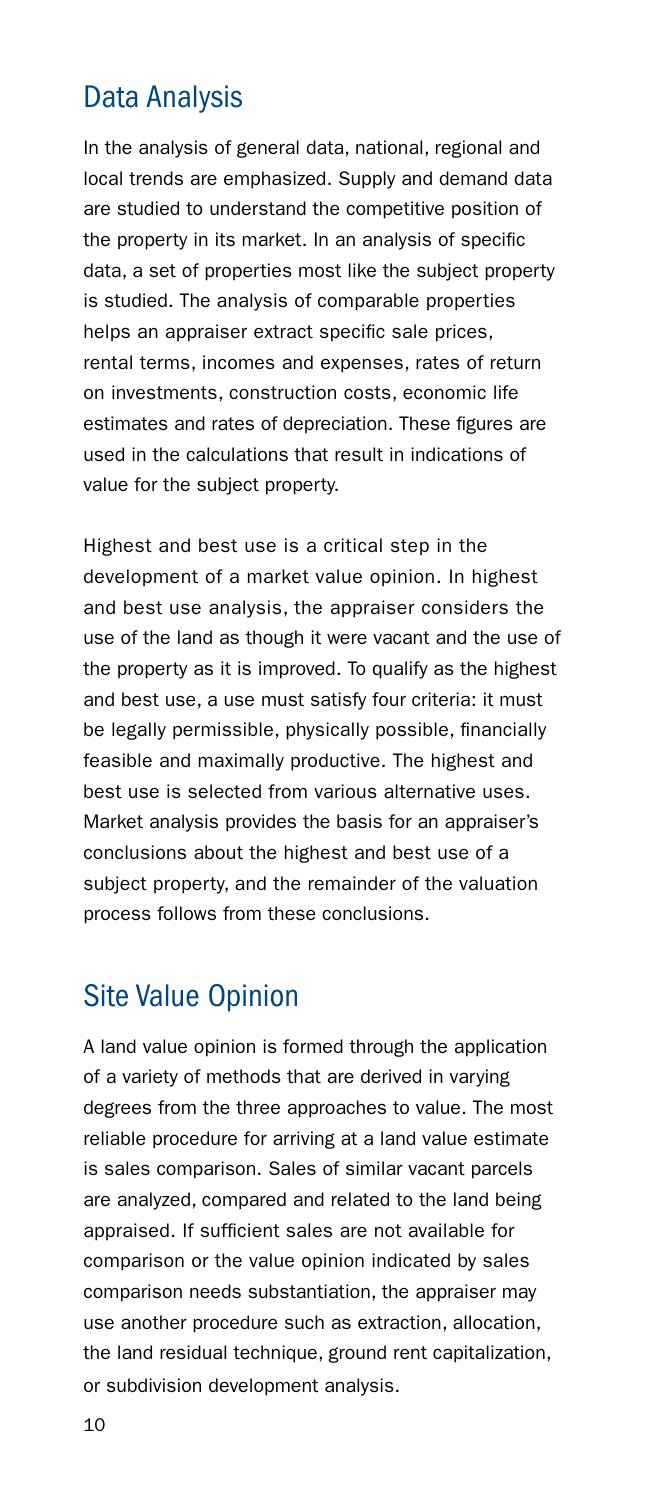# Application of the Approaches to Value

The appraiser begins to derive an opinion of property value using one or more of the three approaches to value. The approaches employed depend on the type of property, the use of the appraisal and the quality and quantity of the data available for analysis.

# Cost Approach

The cost approach is based on the understanding that market participants relate value to cost. In the cost approach, the value of a property is derived by adding the estimated value of the land to the current cost of constructing a reproduction or replacement for the improvements and then subtracting the amount of depreciation in the structures from all causes. Entrepreneurial profit and/or incentive may be included in the value indication.

The current cost to construct the improvements can be obtained from cost estimators, cost manuals, builders and contractors. Depreciation is of three different types (physical deterioration, functional obsolescence and external obsolescence) and is measured through market research and the application of specific procedures. Land value is estimated separately in the cost approach.

This approach is particularly useful in valuing new or nearly new improvements and properties that are not frequently exchanged in the market. Cost approach techniques can also be employed to derive information needed in the sales comparison and income capitalization approaches to value, such as an adjustment for the cost to cure items of deferred maintenance.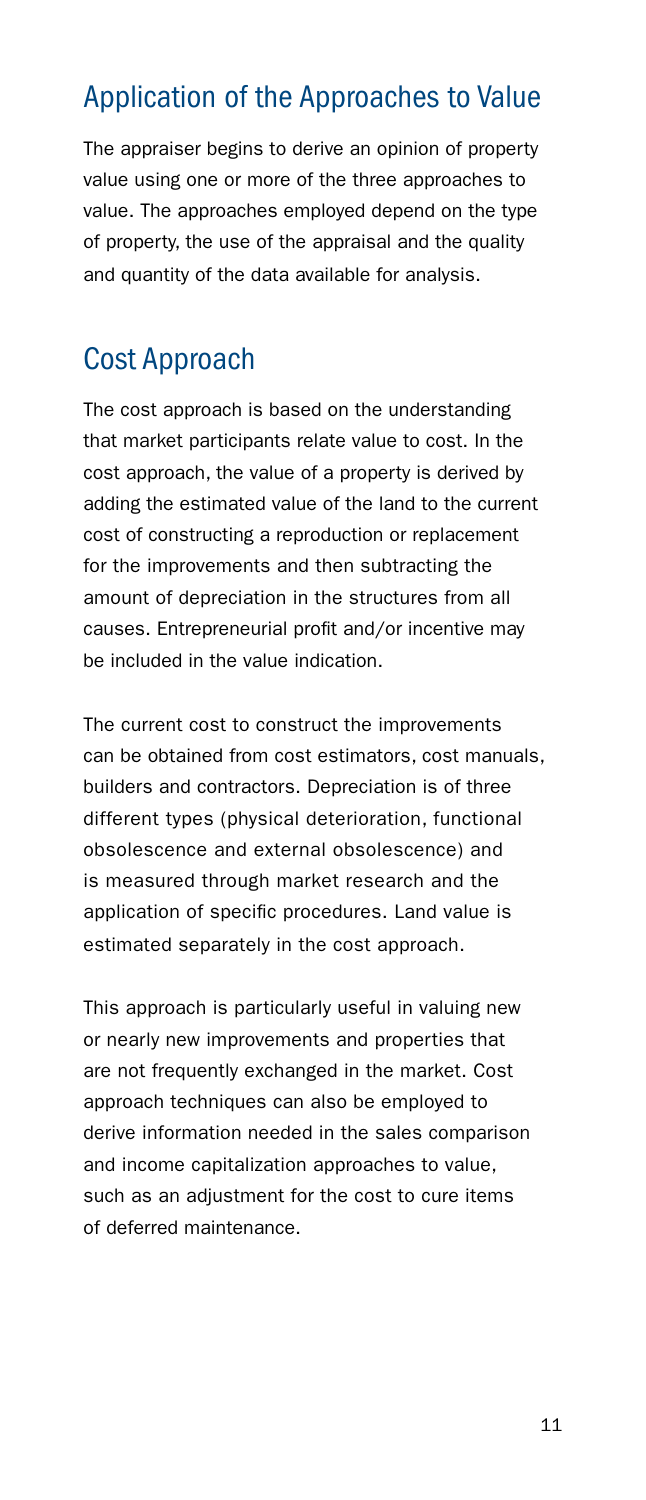# Sales Comparison Approach

The sales comparison approach is most useful when a number of similar properties have recently been sold or are currently for sale in the subject property's market. Using this approach, an appraiser develops a value indication by comparing the subject property with similar properties, called comparable sales. The sale prices of the properties that are judged to be most comparable tend to indicate a range in which the value indication for the subject property will fall.

The appraiser estimates the degree of similarity or difference between the subject property and the comparable sales by considering various elements of comparison:

- Real property rights conveyed
- Financing terms
- Conditions of sale
- Expenditures made immediately after purchase
- Market conditions
- Location
- Physical characteristics
- Economic characteristics
- Use/zoning
- Non-realty components of value

Dollar or percentage adjustments may be applied to the known sale price of each comparable property to derive a range of value indications for the subject property. Through this comparative procedure, the appraiser ultimately arrives at an opinion of value. Income multipliers and capitalization rates may also be extracted through the analysis of comparable sales, but these factors are not regarded as elements of comparison in the sales comparison approach. Instead, they are usually applied in the income capitalization approach.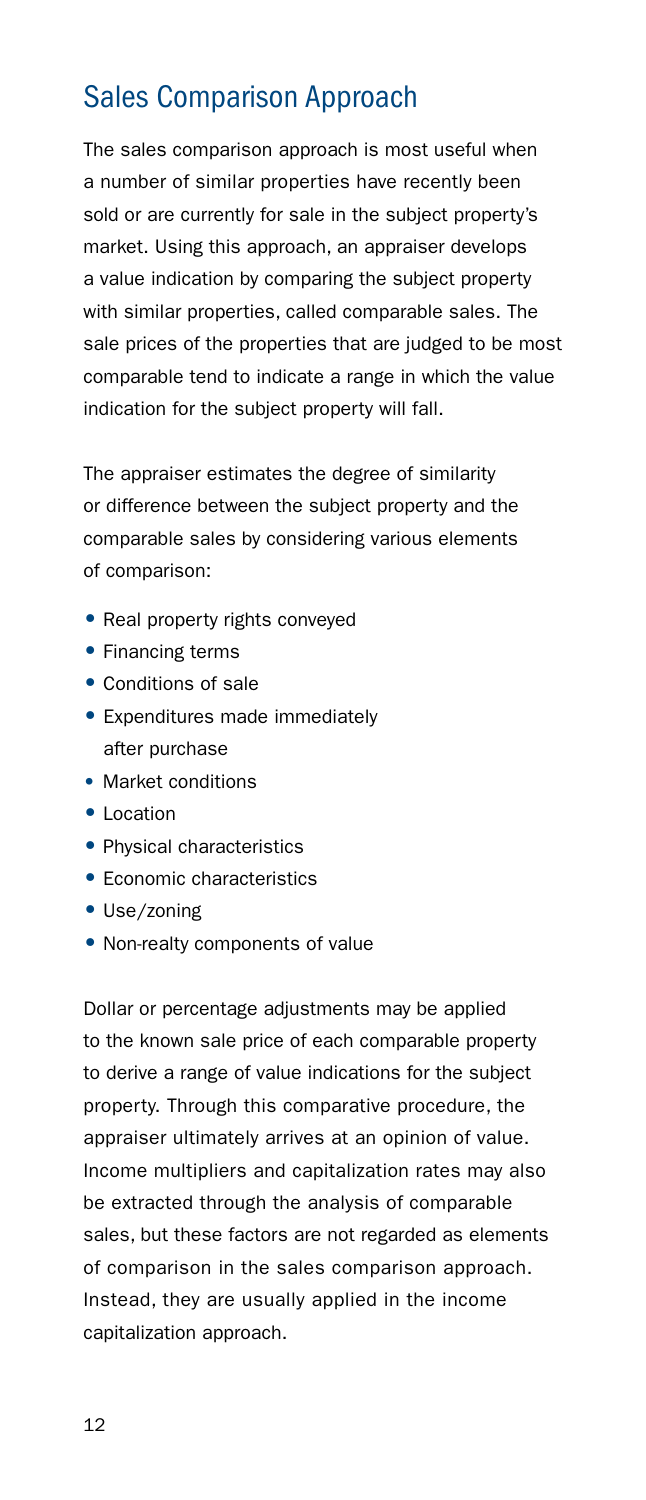### Income Capitalization Approach

Income-producing real estate is typically purchased as an investment, and earning power is the critical element affecting property value from an investor's point of view. In the income capitalization approach, value is measured as the present value of the future benefits of property ownership. There are two methods of income capitalization: direct capitalization and yield capitalization. In direct capitalization, the relationship between one year's income and value is reflected in either a capitalization rate or an income multiplier. In yield capitalization, the relationship between several years' stabilized income and a reversionary value at the end of a designated period is reflected in a yield rate. The most common application of yield capitalization is discounted cash flow analysis. Given the significant differences in how and when properties generate income, there are many variations in both direct and yield capitalization procedures.

The specific data that an appraiser investigates in the income capitalization approach might include the property's gross income expectancy (assuming either market rent or contract rent), the expected reduction in gross income caused by vacancy and collection loss, the anticipated annual operating expenses, the pattern and duration of the property's income stream and the anticipated reversionary value. After income and expenses are estimated, the income streams are capitalized by applying an appropriate rate or factor and converted into present value through discounting. In discounted cash flow analysis, the quantity, variability, timing and duration of a set of periodic incomes and the quantity and timing of the reversion are specified and discounted to a present value at a specified yield rate. The rates used for capitalization or discounting are derived from acceptable rates of return for similar properties.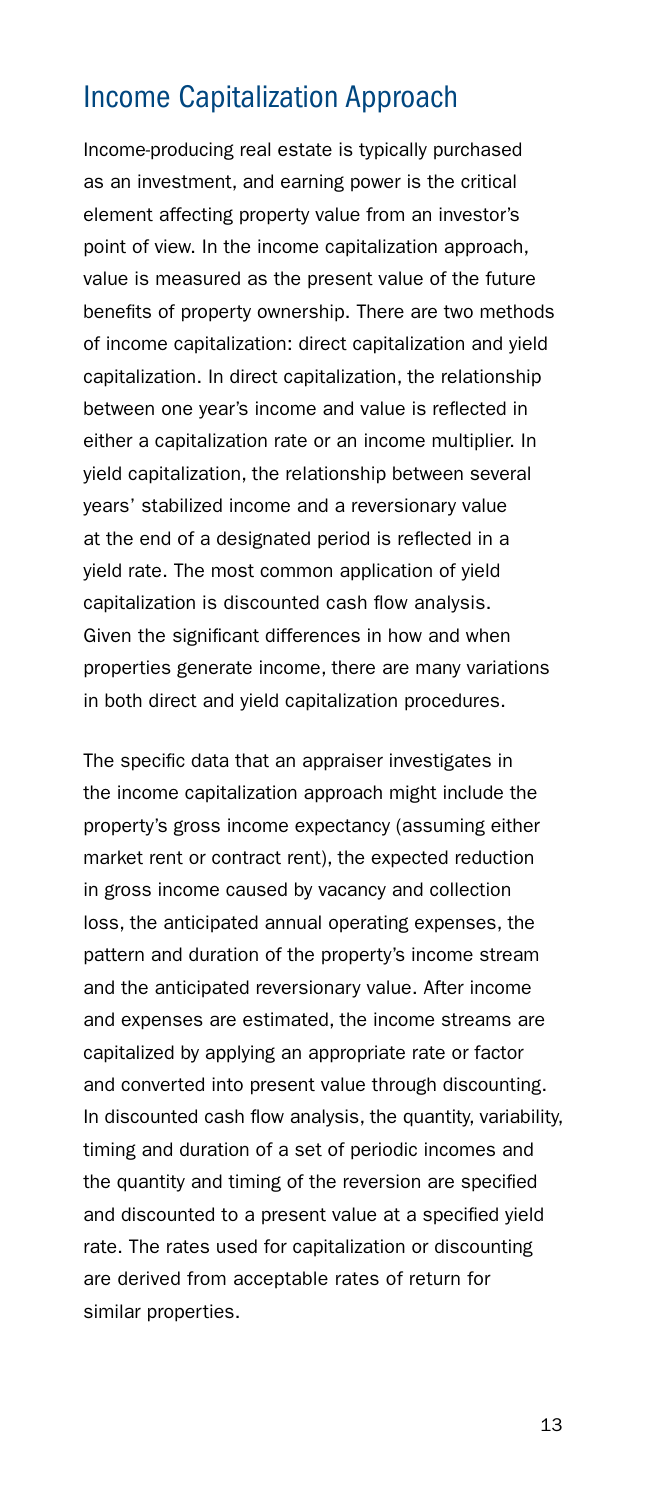# Reconciliation of Value Indications and Final Opinion of Value

In reconciliation the appraiser analyzes alternative conclusions and selects a final opinion of value from among two or more indications of value. A thorough review of the entire valuation process may precede reconciliation.

In reconciliation an appraiser draws upon his or her experience, expertise and professional judgment to resolve differences among the value indications derived from the application of the approaches. The appraiser weighs the relative significance, applicability and defensibility of each approach and relies most heavily on those most appropriate to the intended use of the appraisal. The conclusion drawn is based on the appropriateness, accuracy and quantity of all the evidence in the appraisal. When a final opinion of value has been derived, the immediate objective of the valuation process has been accomplished. However, an appraisal assignment is not completed until the conclusions and findings have been stated in a report and communicated to the client.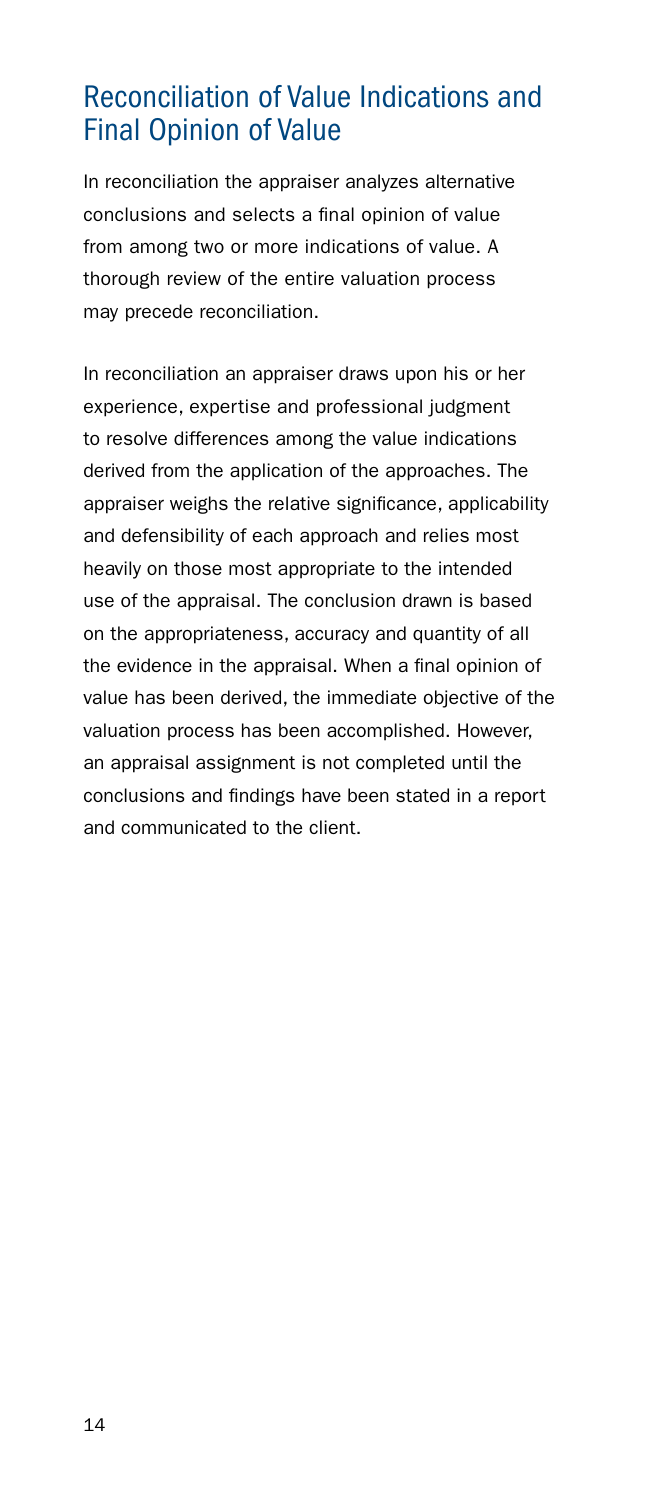#### Report of Defined Value

The type, format, length and contents of a written appraisal report may vary depending on the requirements of the client and the scope of work criteria. The Uniform Standards of Professional Appraisal Practice set forth the requirements for appraisal reports, which may be presented in one of three written formats: self-contained reports, summary reports, and restricted-use reports. In general, a self-contained report fully describes the data and analyses used in the assignment.

A self-contained appraisal report provides comprehensive coverage of appropriate information contained within the report itself with minimal reference to files outside the report. A summary appraisal report summarizes the data and analyses used in the assignment. A restricted-use appraisal report simply states the conclusions of the appraisal; this type of report may be provided only when the client is the sole user of the report. The appraisal file for a summary or restricted-use appraisal report contains backup data and/or analyses that would be presented in a self-contained appraisal report. A form report may be a summary or a restricted-use report. An appraisal may also be communicated by means of an oral report when circumstances do not permit or warrant the preparation of a written report.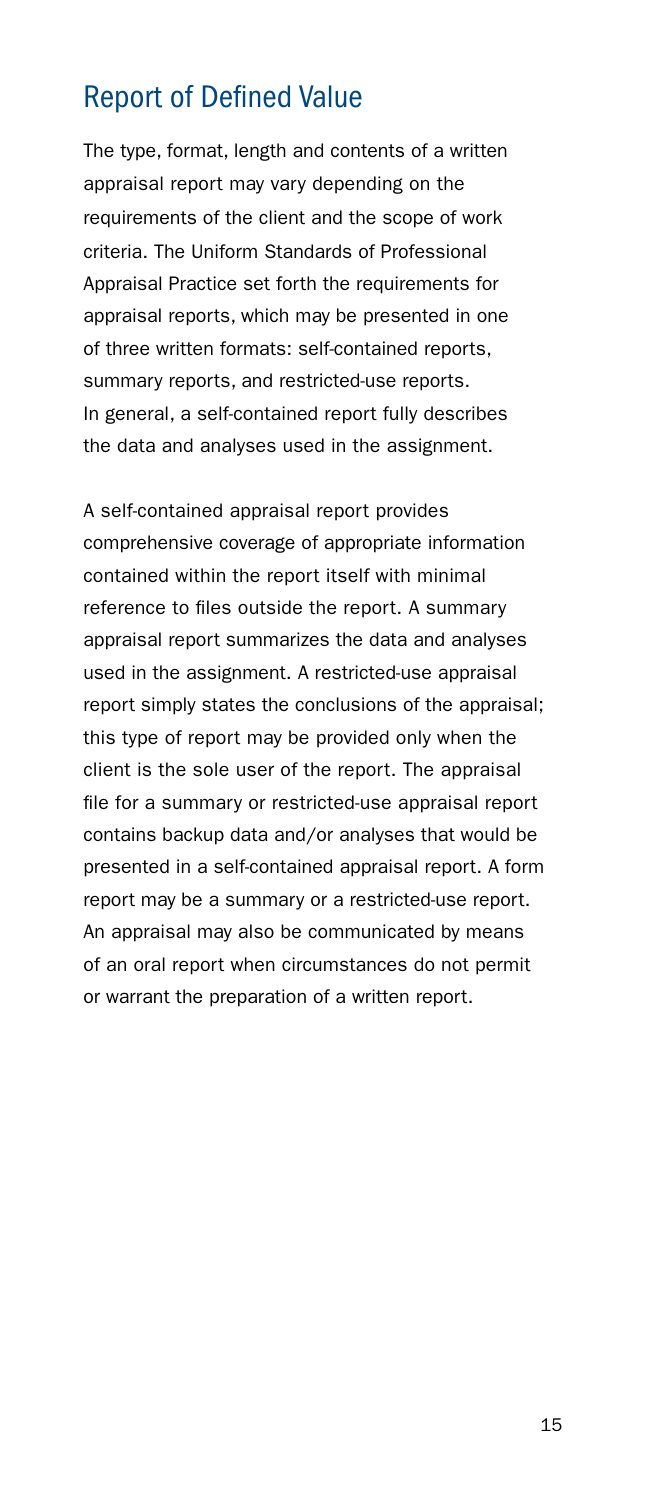# **Certification**

The certification states that the appraiser has personally conducted the appraisal in an unbiased, objective manner in accordance with USPAP. It may follow the final opinion of value or be combined with it. The certification must be signed by the appraiser. Certification is important because it clearly states the role of the appraiser, thereby clarifying that the assignment was performed by an individual who is impartial, objective and unbiased.

All appraisal reports will specify the following items:

- The identity of the client and any other intended users
- The intended use of the report
- The purpose of the assignment (type of value)
- The effective date of the opinion
- The real estate being appraised
- The real property interest being valued
- Any assignment conditions (extraordinary assumptions and hypothetical conditions) affecting the appraisal
- The scope of work—i.e., the extent of the process of collecting, confirming and reporting data
- Any usual valuation approaches that may have been excluded
- The highest and best use of the real estate when such an opinion is necessary and appropriate
- The information considered, appraisal procedures followed and reasoning applied
- A signed certification in accordance with USPAP Standards Rule 2-3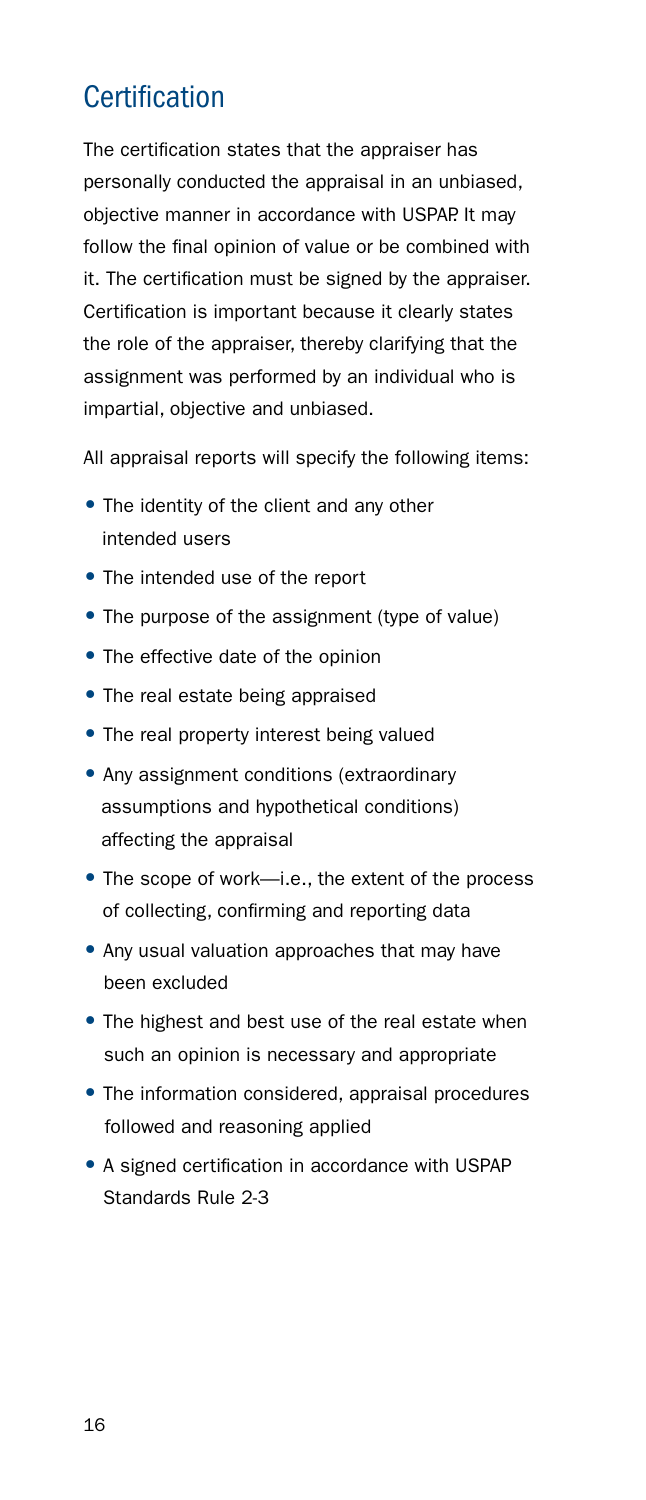# For More Information on Real Estate Appraisal

The Appraisal Institute's classic textbook, *The Appraisal of Real Estate*, provides a solid foundation on which to build a broad and substantial understanding of real property valuation. For half a century, generations of real estate professionals have relied on *The Appraisal of Real Estate*. No other book serves as a complete resource and a reliable guide through the complex, evolving discipline of real property valuation.



*The Appraisal of Real Estate*, 13th edition (2008) Hardcover, 742 pages, illus. ISBN: 978-0-922154-98-2 Stock Number: 0715M Order online at: *www.appraisalinstitute.org/store* Order by phone: 800-504-7440 For information on the Appraisal Institute's complete line of publications, visit *www.appraisalinstitute.org.*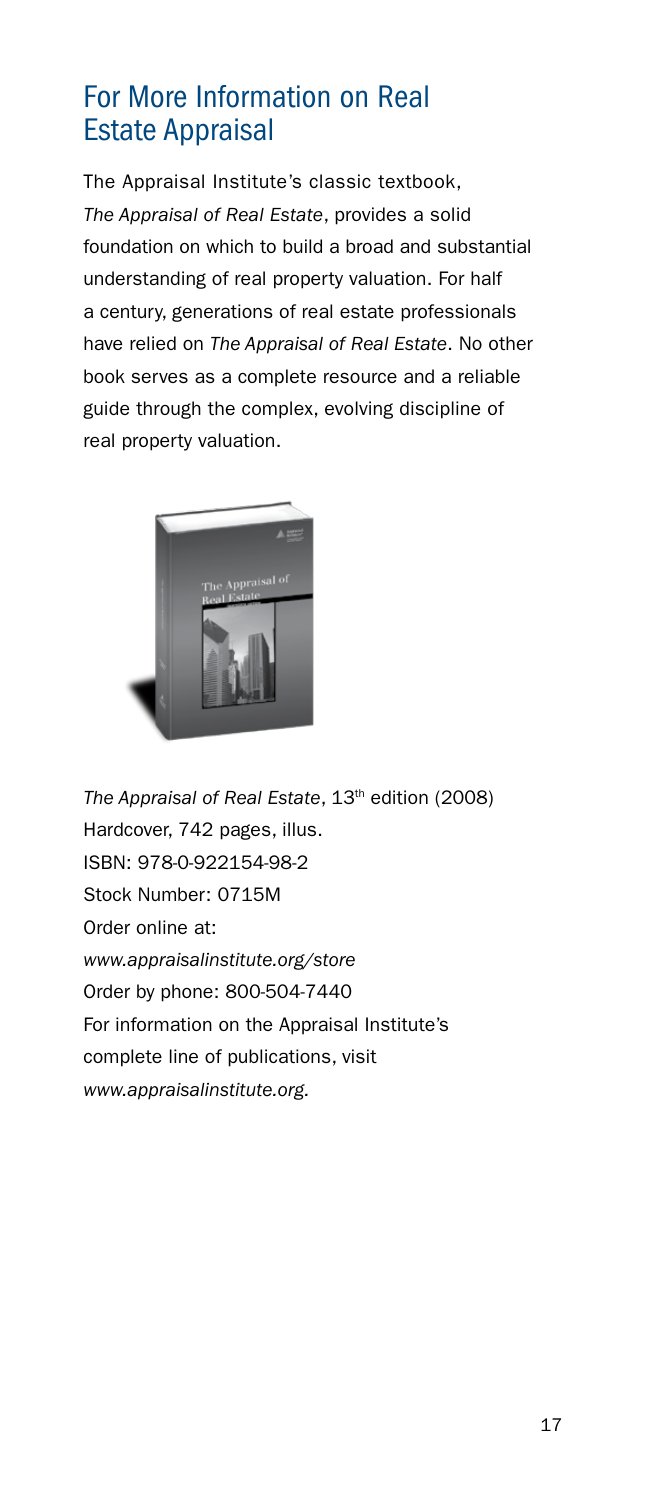### How to Find a Qualified Appraiser

In every field of business and professional endeavor, there are experts who are recognized for their skill and superior abilities. In the real estate appraisal profession, these are generally appraisers who have extensive training and experience, subscribe to a code of professional ethics and standards of professional practice and have received professional recognition for their abilities. Designated members of the Appraisal Institute, holding the MAI, SRPA or SRA designations, are such appraisers. Appraisal Institute professional membership designations are conferred on individuals who have met stringent education requirements above and beyond minimal state licensing requirements and have demonstrated appraisal experience. Currently, the Appraisal Institute confers one general designation, the MAI, and one residential designation, the SRA. Once designated, these members participate in a program of continuing education. Training in up-to-date valuation techniques, coupled with experience and integrity, make Appraisal Institute designated members the preferred source of high-quality appraisal services. Designated members of the Appraisal Institute can guide and support decisions to invest in, buy or sell properties and answer questions about a property's value, quality, suitability and feasibility for various uses.

To find an appraiser near you, consult the Appraisal Institute's Web site directory at *www.appraisalinstitute. org/findappraiser.* This online directory lists thousands of designated and associate members of the Appraisal Institute throughout the United States and abroad. For more information about Appraisal Institute education programs, publications and other services and benefits, e-mail info@appraisalinstitute.org.

Copyright © 2013 Appraisal Institute. An Illinois Not For Profit Corporation. All rights reserved.